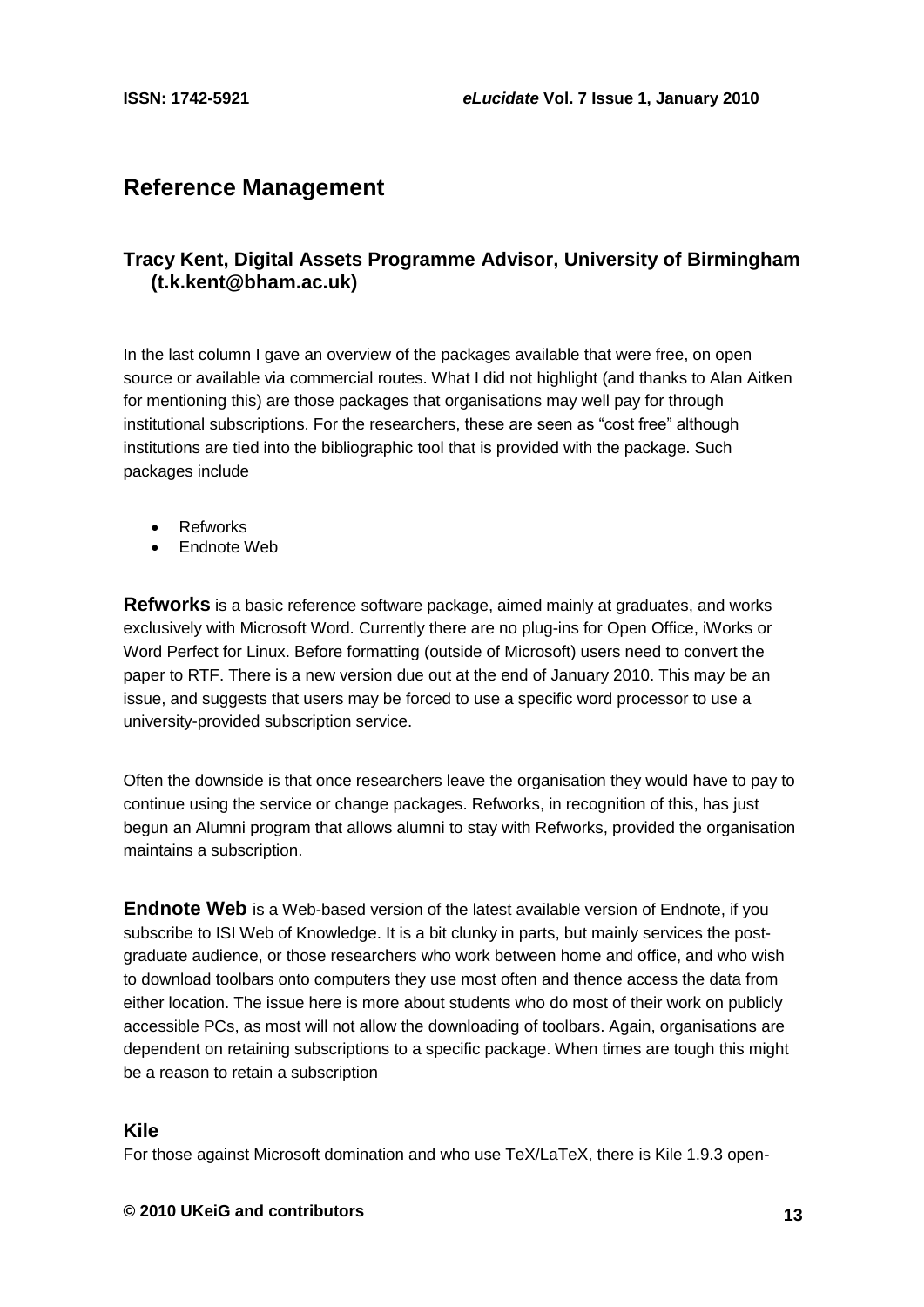source software, which has been developed by Jeroen Wijnhout. It is a user-friendly TeX/LaTeX editor for the KDR desktop environment, with the easy insertion of citations and references

<http://kile.sourceforge.net/index.php>

## **Citation Machine**

It may be that users simply require the use of something like Citation Machine which, via a simple interface, allows you to add your data and have a reference list fully formatted in your chosen (albeit small number) style.

<http://citationmachine.net/>

## **iCyte**

A new package worth exploring is iCyte, which enables you to highlight and save text on any webpage allowing you to recall the most relevant information. It is available at

[http://www.icyte.com](http://www.icyte.com/)

#### **AIP UniPHY**

AIP UniPHY, a reference management product overlaid with social networking technology to allow, encourage and facilitate connections between users and research output, has been developed by the American Institute of Physics. Content is taken from the API's SPIN database, essentially basic author information, and enables you to create author profiling. Although set up for the physical sciences it does have applications and uses across most disciplines. Users need to build their profiles and then build the network they wish to be associated with. A unique feature is the graphical representation of your results (for example, worldwide location of authors in your chosen field).This can be developed further to include views of who has worked with whom, and where.

<http://www.aipuniphy.org/Portal/Portal.aspx>

### **ResearchGATE**

Although ResearchGATE is a professional network for scientists, it has a useful tool that enables researchers to add papers to the network for discovery, especially those which are open access and so can be linked to. The cite and share options are also embedded.

<https://www.researchgate.net/>